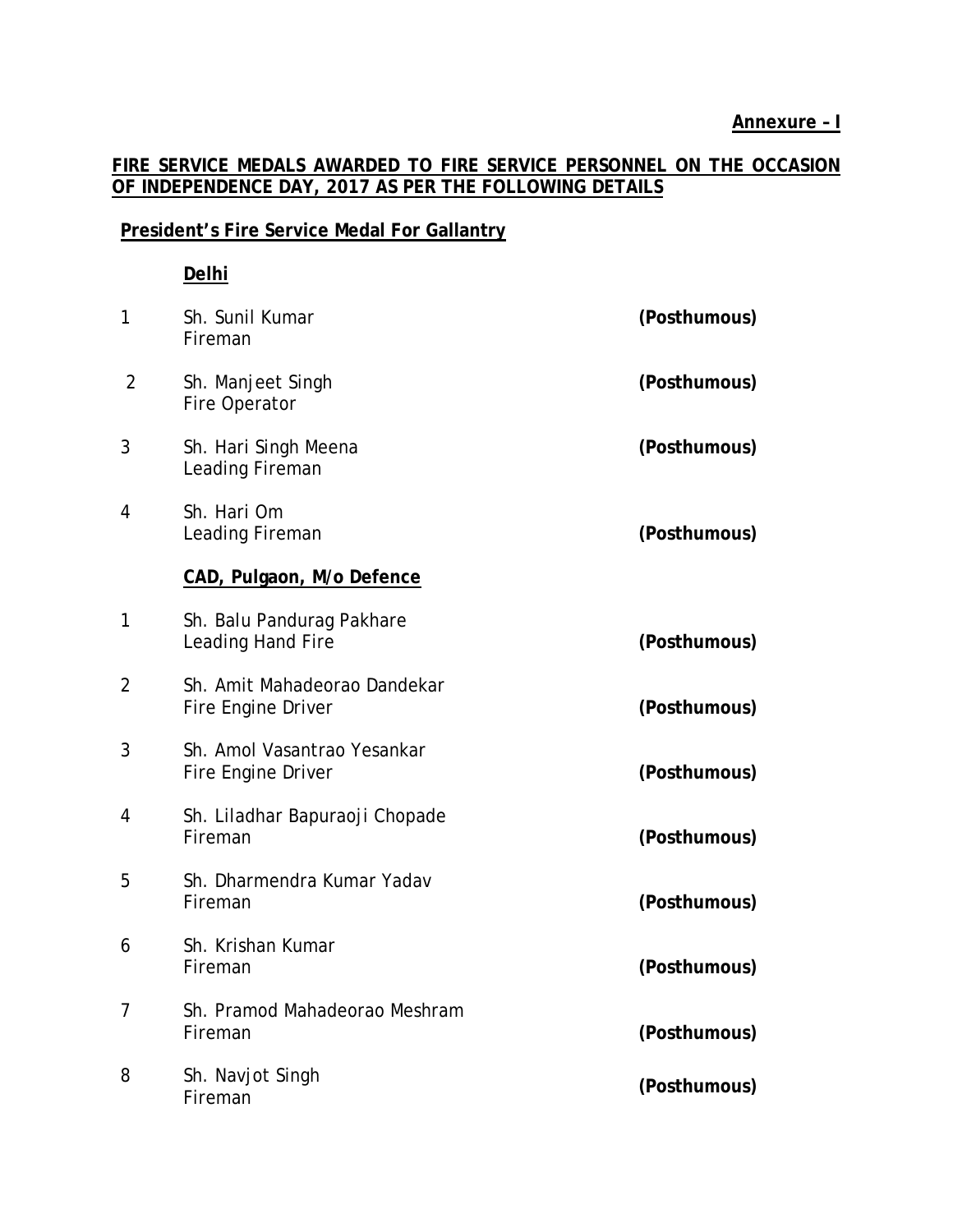| 9                                       | Sh. Kuldeep Singh<br>Fireman              | (Posthumous) |  |
|-----------------------------------------|-------------------------------------------|--------------|--|
| 10                                      | Sh. Amit Puniya<br>Fireman                | (Posthumous) |  |
| 11                                      | Sh. Arvind Kumar<br>Fireman               | (Posthumous) |  |
| 12                                      | Sh. Dhanraj Prabhakar Meshram<br>Fireman  | (Posthumous) |  |
| 13                                      | Sh. Shekhar Gangadhar Balaskar<br>Fireman | (Posthumous) |  |
| <b>Fire Service Medal For Gallantry</b> |                                           |              |  |
|                                         | Delhi                                     |              |  |
| 1                                       | Sh. Anoop Singh<br>Fireman                |              |  |
| $\overline{2}$                          | Sh. Tej Pal<br>Sub-Officer                |              |  |
| 3                                       | Sh. Naveen<br>Fire Operator               |              |  |
| 4                                       | Sh. Ravinder Kumar<br>Fire Operator       |              |  |
|                                         | Maharashtra                               |              |  |

- 1 Sh. Deepak Bhatu Gaikwad Sub-Officer
- 2 Sh. Devidas Dattatraya Ingale Driver
- 3 Sh. Hemant Baburao Belgaonkar Fireman
- 4 Sh. Shivaji Laxman Khulage Fireman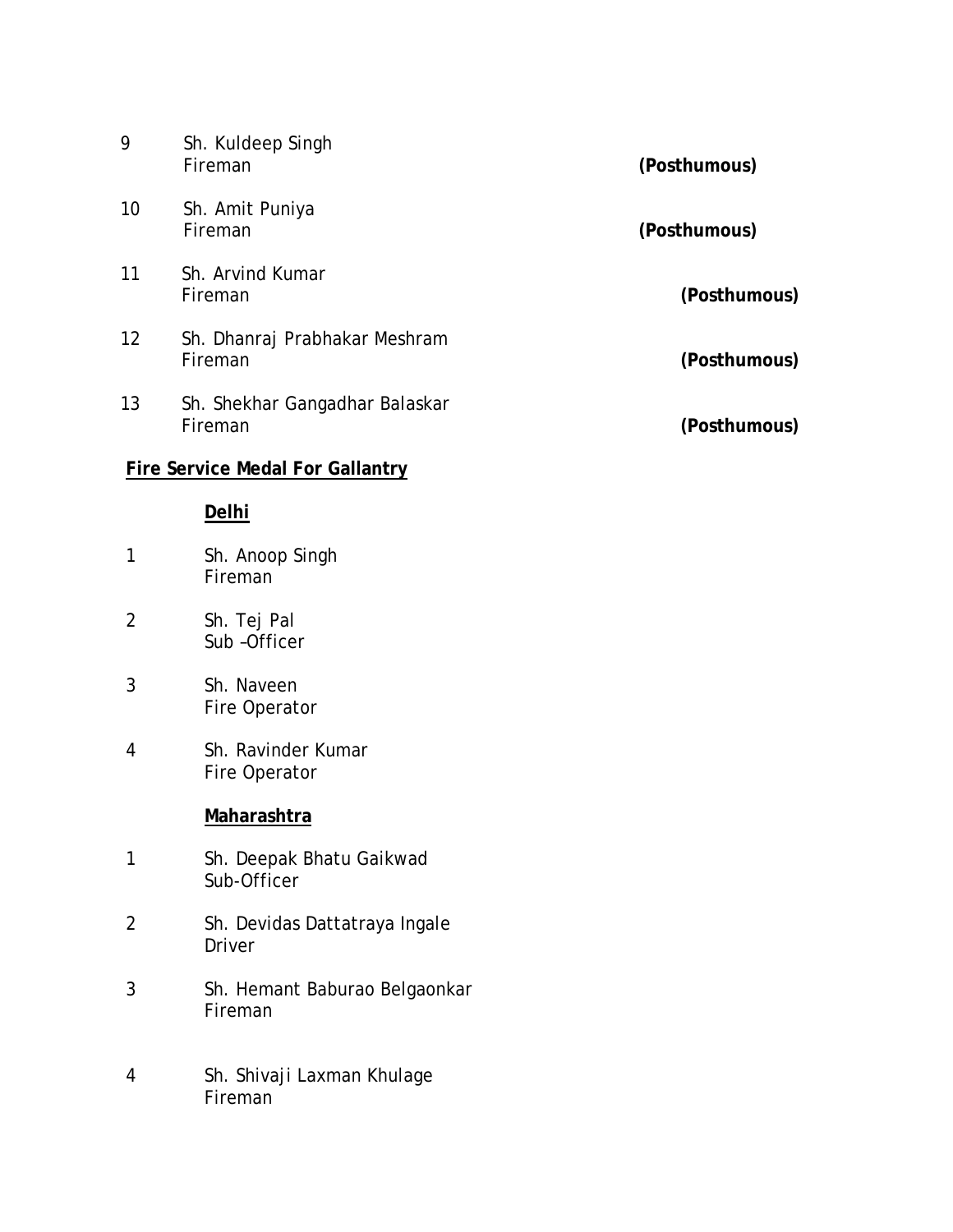5 Sh. Shivaji Fakira Fugat Fireman 6 Sh. Avainash Subhash Sonawane Fireman 7 Sh. Balasaheb Popat Lahange Fireman **Telangana** 1 Sh. Arjun Hamilpur Fireman 2 Sh. Sudhakar Veeragoni Fireman **CAD, Pulgaon, M/o Defence** 1 Sh. Chandu Dada Parate Station Officer 2 Sh. Kishor Motilal Sahu Leading Hand Fire 3 Sh. Swapnil Ramesh Khurge Fire Engine Driver 4 Sh. Ram Namdeorao Wankar Fireman 5 Sh. Satish Shalikram Gavhalkar Fireman 6 Sh. Rajendra Gangaram Mahajan Fireman 7 Sh. Santosh Babosa Patil Fireman 8 Sh. Pradip Kumar Fireman 9 Sh. Deepak Arjun Shinde

Fireman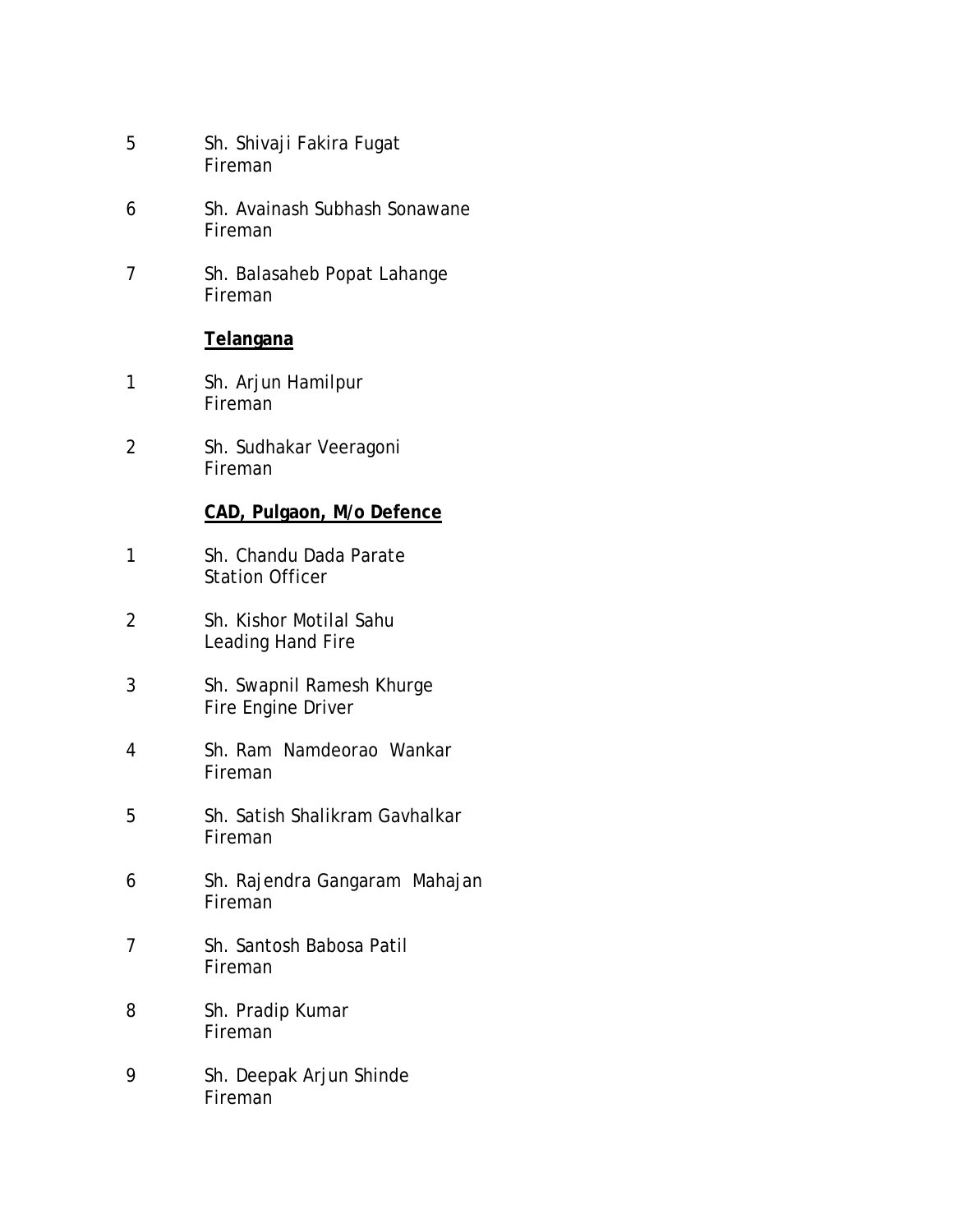# **President's Fire Service Medal for Distinguished Service**

### **Assam,**

1 Sh. Abdur Rahman Sr. Station Officer

## **Delhi**

1 Sh. Vipin Kental Chief Fire Officer

## **Himachal Pradesh**

1 Sh. Madan Lal Thakur Station Fire Officer

### **Kerala**

1 Sh. P. Muraleedharan Station Officer

### **Odisha**

- 1 Sh. Rajkishore Jena Station Officer
- 2 Sh. Suresh Kumar Barik Leading Fireman

# **C.I.S.F., MHA**

- 1 Sh. Narhari Rout Deputy Commandant (Fire)
- 2 Sh. Sanat Kumar Majumdar Asst. Sub-Insepctor (Fire)

### **M/O Pet. & N. Gas**

1 Sh. Neeraj Sharma General Manager (FS) ONGC

**Fire Service Medal for Meritorious Service**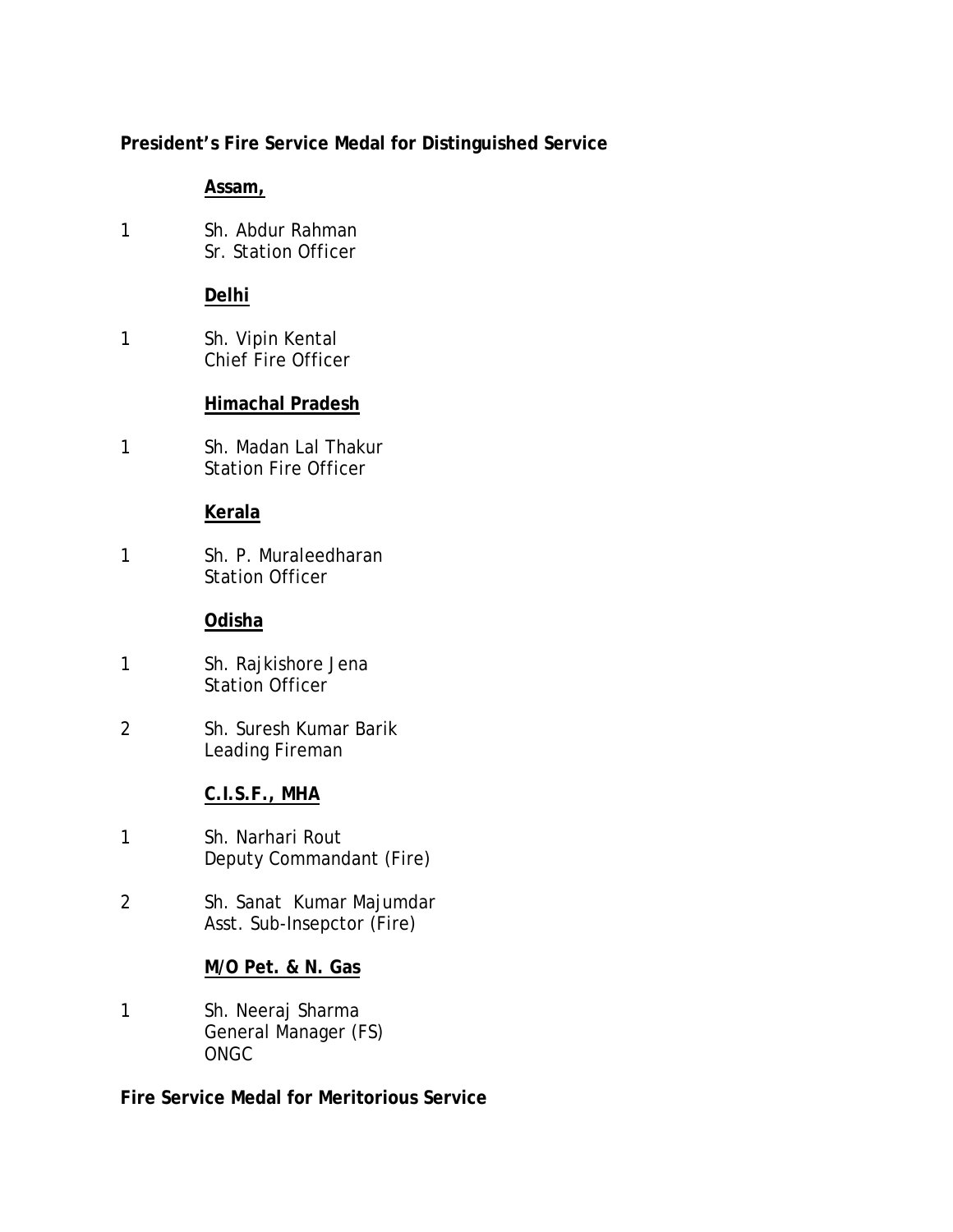### **Andaman & Nicobar**

1 Sh. K. Yousuf PC (Driver) 2 Sh. Balakrishna Lohar PC (Fireman) **Assam** 1 Sh. Kiron Saloi Sub-Officer 2 Sh. Bimal Chandra Das Leading Fireman **Bihar** 1 Sh. Shashibhushan Singh Sub-Officer 2 Sh. Arvind Prasad Sub-Officer 3 Sh. Ashok Kumar Singh Leading Fireman **Damam & Diu** 1 Sh. Niyazahmed Badruddin Fadra Station Fire Officer **Delhi** 1 Sh. Rajbir Singh Sub-Officer 2 Sh. Harish Chand Leading Fireman 3 Sh. Rajesh Kumar Asst. Wireless Officer

### **Himachal Pradesh**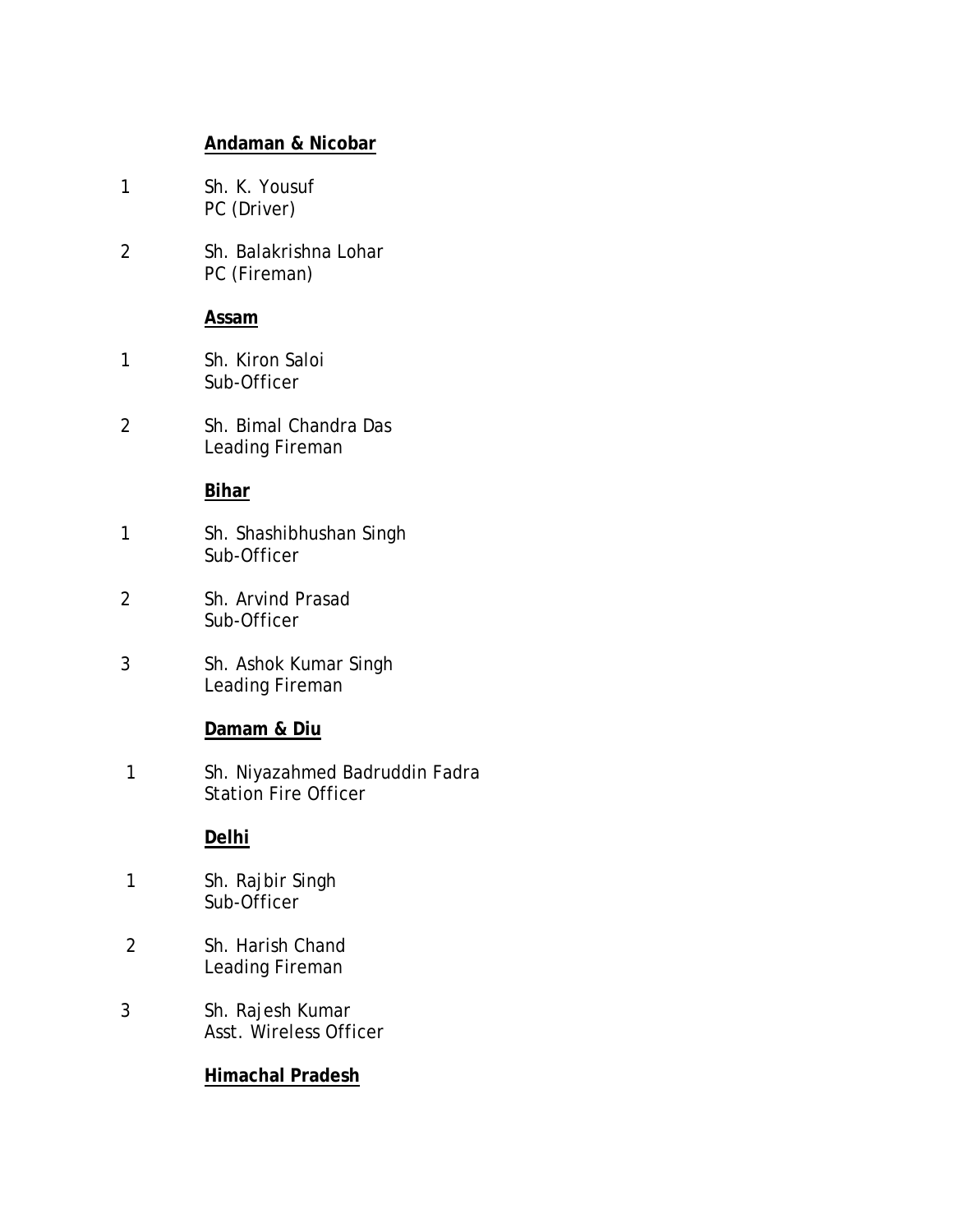- 1 Sh. Ram Gopal Thakur Sub Fire Officer
- 2 Sh. Jasol Ram Leading Fireman

#### **Jharkhand**

- 1 Sh. Rajendra Ram Sub-Officer
- 2 Sh. Bhagwan Ojha Sub-Officer

#### **Karnataka**

- 1 Sh. Ramesh Somasamudra Distt. Fire Officer
- 2 Sh. Venkataramana Mogera Fire Station Officer
- 3 Sh. Venkataswamy Asst. Fire Station Officer
- 4 Sh. Revanasiddeshwara S.M. Leading Fireman

#### **Kerala**

- 1 Sh. Rajan V.N. Station Officer
- 2 Sh. Sasi K.S. Driver Mechanic
- 3 Sh. Krishnan. S. Fireman
- 4 Sh. K.T. Chandran Fireman Driver Cum Pump Operator

### **Meghalaya**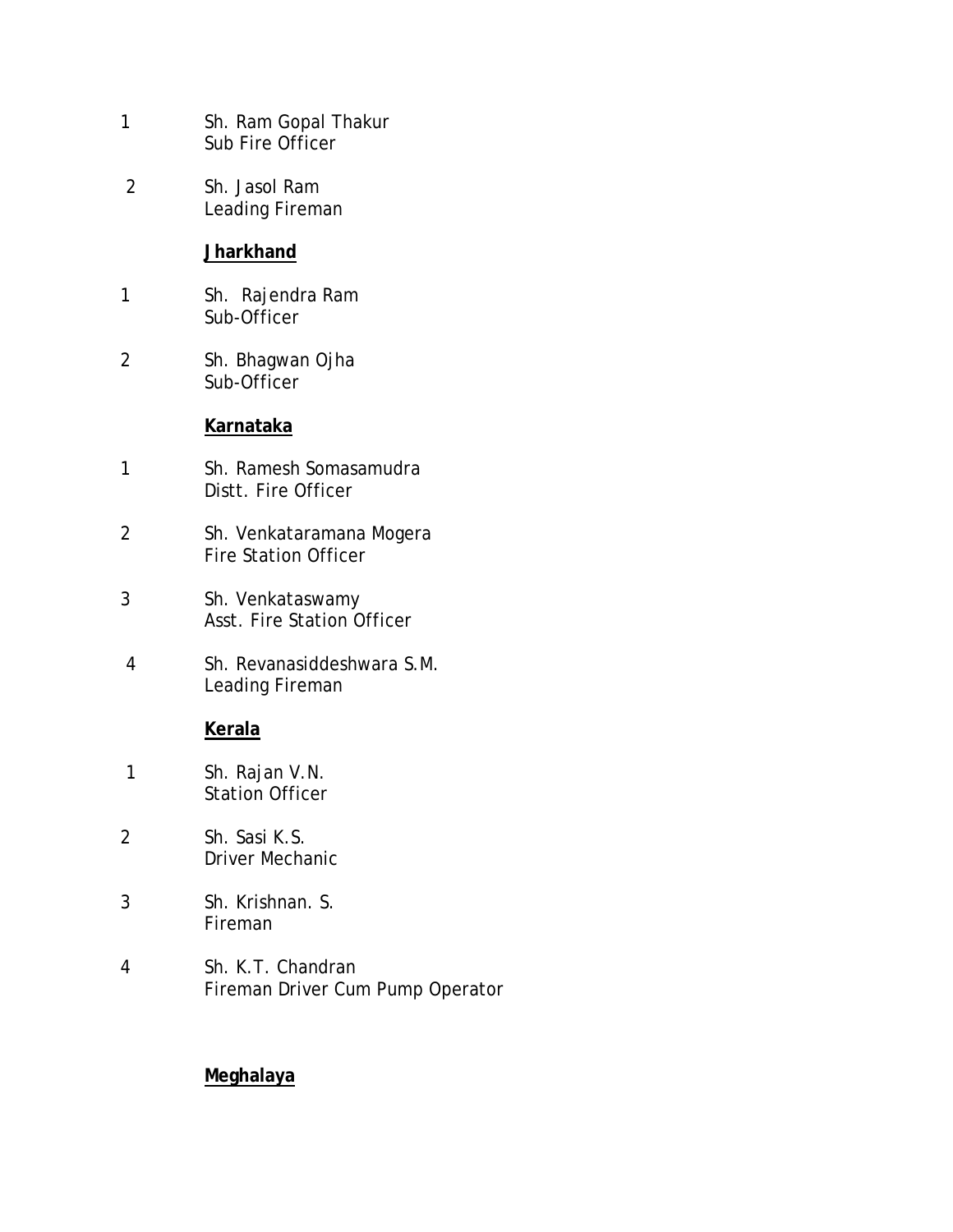1 Sh. Khargeswar Boro Inspector 2 Sh. Syrman Rynghang Fireman **Odisha** 1 Sh. Basanta Kumar Samal Station Officer 2 Sh. Bibekananda Mallick Leading Fireman 3 Sh. Balakrishna Samal Driver Havildar 4 Sh. Ganesh Prasad Nanda Fireman **Sikkim** 1 Sh. Jit Bahadur Gurung Asstt. Sub Fire Officer **Tamil Nadu** 1 Sh. Balakrishna Pillai Pradipkumar District Officer 2 Sh. Nagalingam Sakthivel Station Officer 3 Sh. Santhiago Lawrance Inico Leading Fireman 4 Sh. Vaithiyalingam Muthuvel Fireman Driver

#### **Telangana**

- 1 Sh. Raju Station Fire Officer
- 2 Sh. Venkateswarlu Kandimalla Driver Operator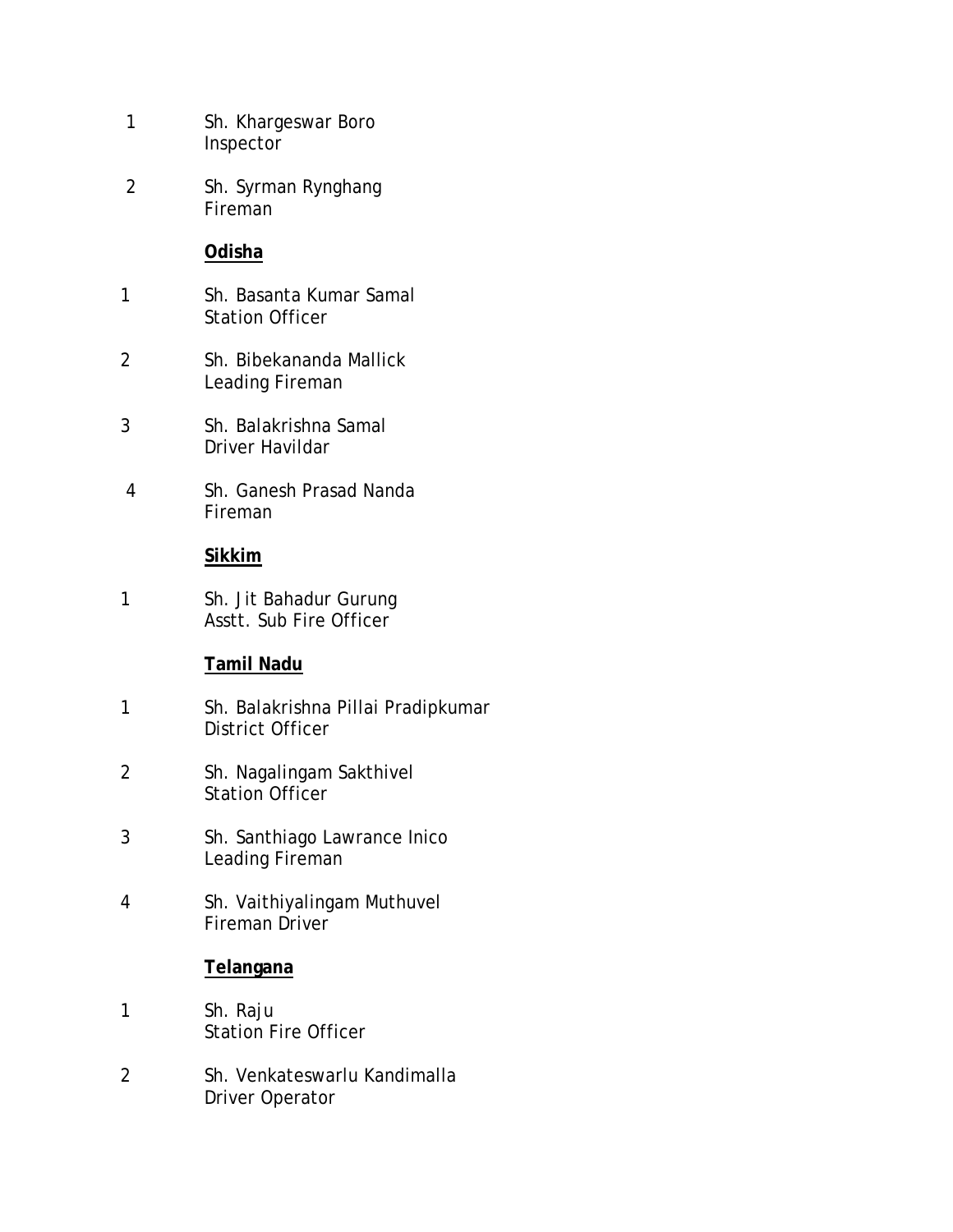## **Tripura**

- 1 Sh. Mahipal Singh Bhandari Sub-Officer
- 2 Sh. Mridul Kanti Nath Leading Fireman

### **Uttarakhand**

- 1 Sh. Manik Lal Sharma Fire Station Officer
- 2 Sh. Harish Giri Fire Station Officer

# **West Bengal**

- 1 Sh. Milan Nag Divisional Fire Officer
- 2 Sh. Md. Hussain Khan Fire Operator
- 3 Sh. Shibu Chandra Das Fire Operator
- 4 Sh. Dawa Tshering Tamang Fire Operator

### **C.I.S.F., MHA**

- 1 Sh. Gurmukh Singh Sub-Inspector (Fire)
- 2 Sh. Trinath Bhoi Head Constable (Fire)

## **M/O Pet. & N. Gas**

- 1 Sh. Jai Kishan Sharma Chief Fireman, ONGC
- 2 Sh. Gadadhar Talukdar Fire Engine Operator- II, OIL